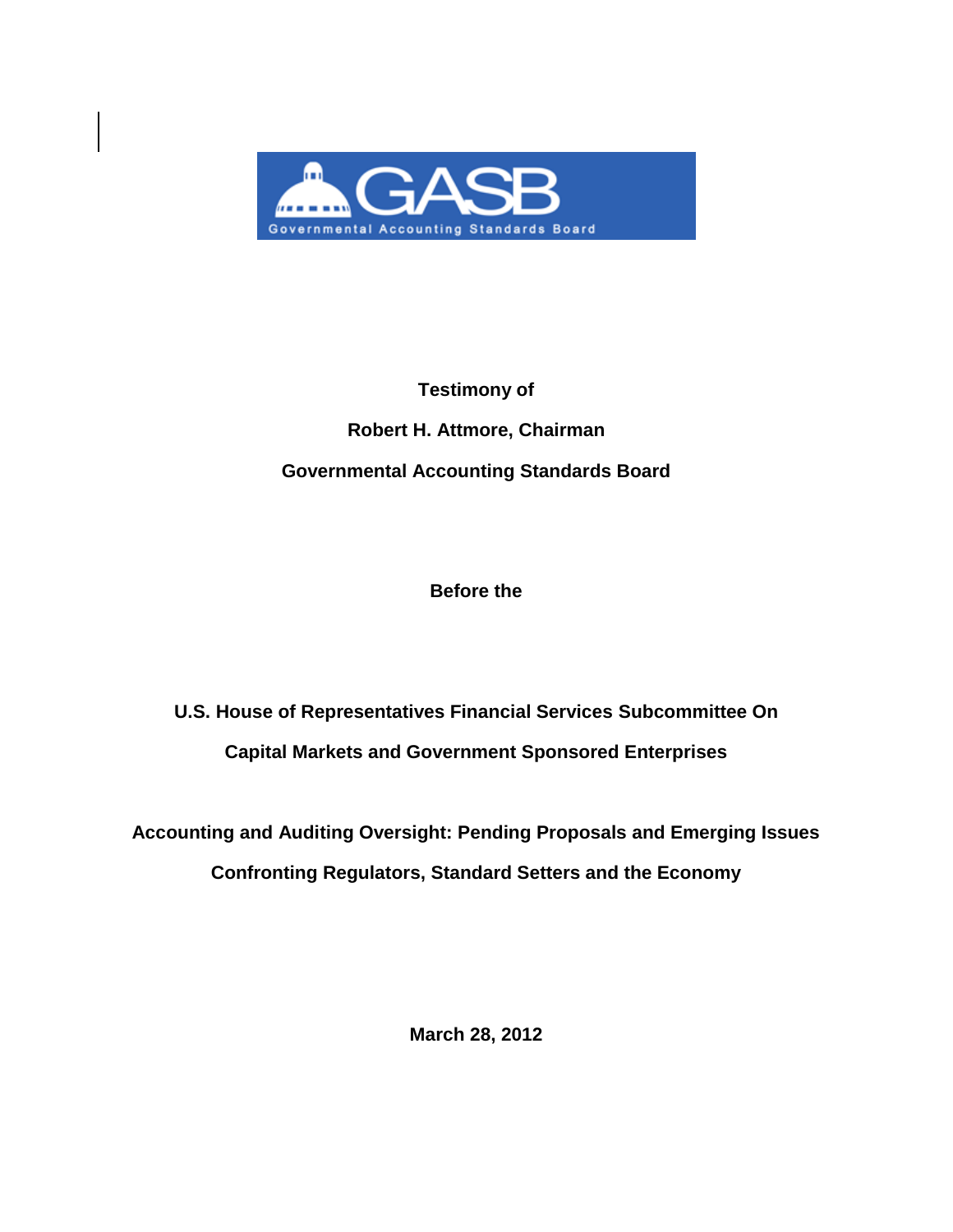Chairman Garrett, Ranking Minority Member Waters, and Members of the Subcommittee, thank you for this opportunity to participate in today's hearing. My name is Robert Attmore. I am the Chairman of the Governmental Accounting Standards Board (GASB) and have served in that capacity since 2004. Before joining the GASB, I was a Deputy Comptroller for the State of New York and served as the N.Y. State Auditor. Before joining the State in 1979, I worked for Deloitte, a major public accounting firm.

Because this the first time in the 27-year history of the GASB that we have appeared before Congress, I would like to briefly provide some background on our organization. The GASB was set up as an independent private-sector organization that establishes accounting and financial reporting standards for state and local governments in the United States. The GASB operates under the auspices of the Financial Accounting Foundation (FAF) which has oversight authority for both the GASB and the Financial Accounting Standards Board (FASB).

Individual sovereign state governments have the authority to establish accounting and financial reporting standards for themselves and their local jurisdictions. Before the GASB was created, state and local government accounting and financial reporting standards were established for over 50 years by the National Council on Governmental Accounting (NCGA) and its predecessors. In the wake of a financial crisis in the 1970s, state governments recognized a need for change. In order to adequately meet the needs of financial report users in the municipal bond market, state representatives determined they needed an independent, national, standards-setting body for state and local governments comparable to the FASB. State organizations, working with the FAF, the American Institute of Certified Public Accountants, local government organizations, and the Government Accountability Office, reached an agreement in 1984 to create the GASB, which began operations that year. Today, all state governments follow GASB standards.

The GASB is recognized by state and local governments, resource providers, the accounting industry, and the capital markets as the official source of generally accepted accounting principles (GAAP) for state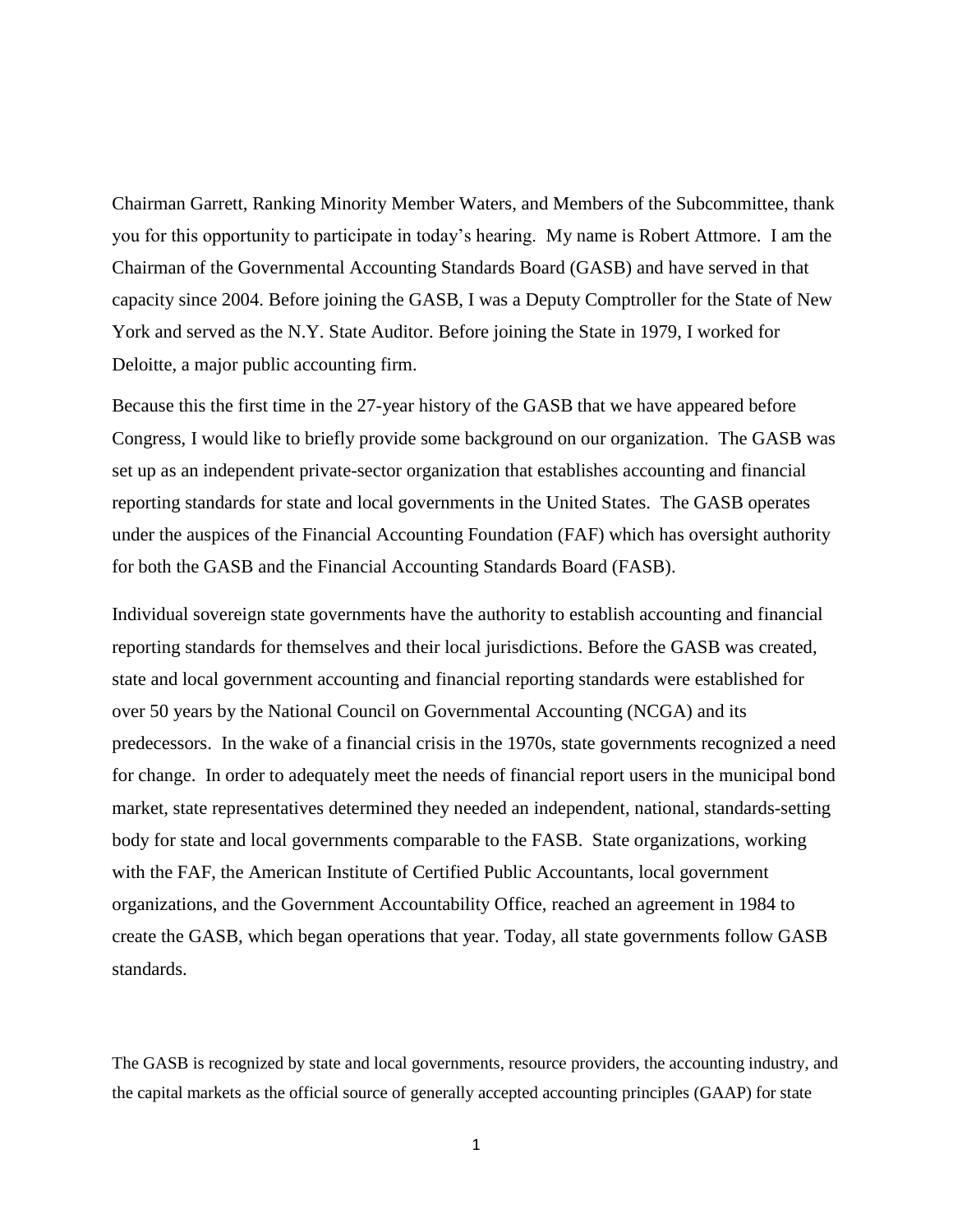and local governments. Tribal governments in the United States and United States territories also have chosen to follow the GASB pronouncements. While recognized as an authoritative standard setter, the GASB does not have enforcement authority. Compliance with GASB's standards, however, is enforced through the laws of many individual states and through the audit process, when auditors render opinions on the fairness of financial statement presentations in conformity with GAAP.

### **GASB's Mission and Guiding Principles**

The mission of the GASB is to establish and improve standards of state and local governmental accounting and financial reporting that will:

- Result in useful information for users of financial reports, and
- Guide and educate the public, including issuers, auditors, and users of those financial reports.

The mission is accomplished through a comprehensive and independent process that encourages broad participation, objectively considers all stakeholder views, and is subject to oversight by the FAF's Board of Trustees.

GASB publications note that external financial reporting assists in fulfilling government's duty to be publicly accountable and that such reporting is used to assess accountability and to make economic, social, and political decisions. Those publications also identify the primary users of state and local government financial reports as those:

- To whom government is primarily accountable—its citizens
- Who directly represent the citizens—legislative and oversight bodies
- Who finance government or who participate in the financing process—taxpayers, other governments, investors, creditors, underwriters, and analysts.

Sometimes government administrators also are users of financial reports; whether they are considered primary users depends on whether they have ready access to internal financial information.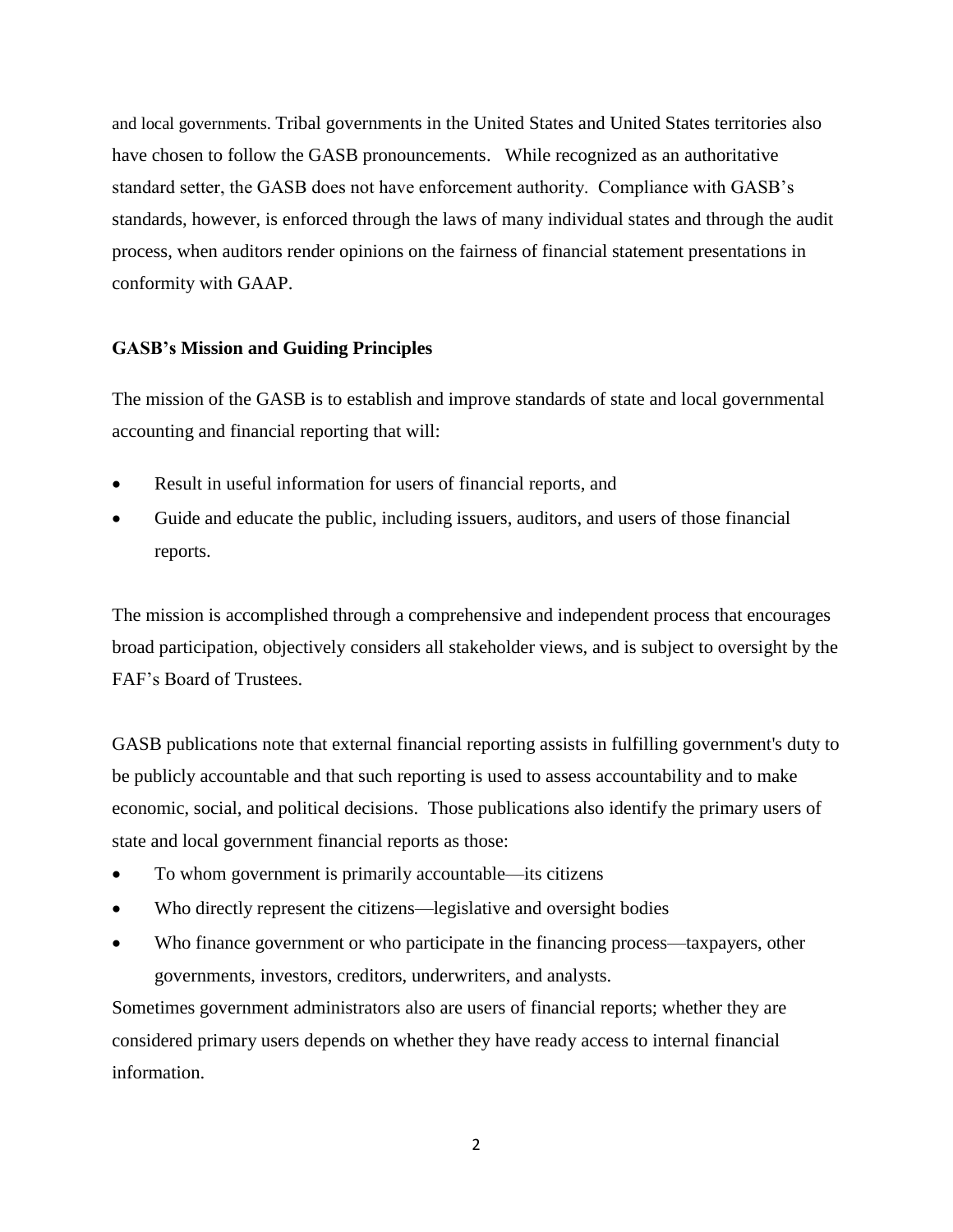To accomplish its mission, the GASB acts to:

- Issue high-quality standards that improve the usefulness of financial reports based on the needs of financial report users and on the underlying concepts set out in the GASB's conceptual framework
- Keep standards current to reflect changes in the governmental environment
- Provide guidance on implementation of standards
- Consider significant areas of accounting and financial reporting that can be improved through the standards-setting process
- Improve the common understanding of the nature and purposes of information contained in financial reports.

The GASB develops and uses concepts to guide its work of establishing standards. Those concepts provide a frame of reference, or conceptual framework, for resolving accounting and financial reporting issues.

The GASB's work on both standards and other communications, including concepts, is based on research conducted by the GASB's technical staff and others. The GASB actively solicits and considers the views of its various stakeholders on all accounting and financial reporting issues. The GASB's activities are open to public participation and observation under the "due process" procedures mandated by its Rules of Procedure.

In establishing standards and concepts, the GASB exercises its judgment after research, public due process, and careful deliberation. It is guided by these principles:

- To be objective and neutral in its decision making and to ensure, as much as possible, that the information resulting from its standards is a faithful representation of the effects of state and local government activities. Objective and neutral mean freedom from bias, precluding the GASB from placing any particular interest above the interests of the many who rely on the information contained in financial reports.
- To weigh carefully the views of its stakeholders in developing standards and concepts so that they will: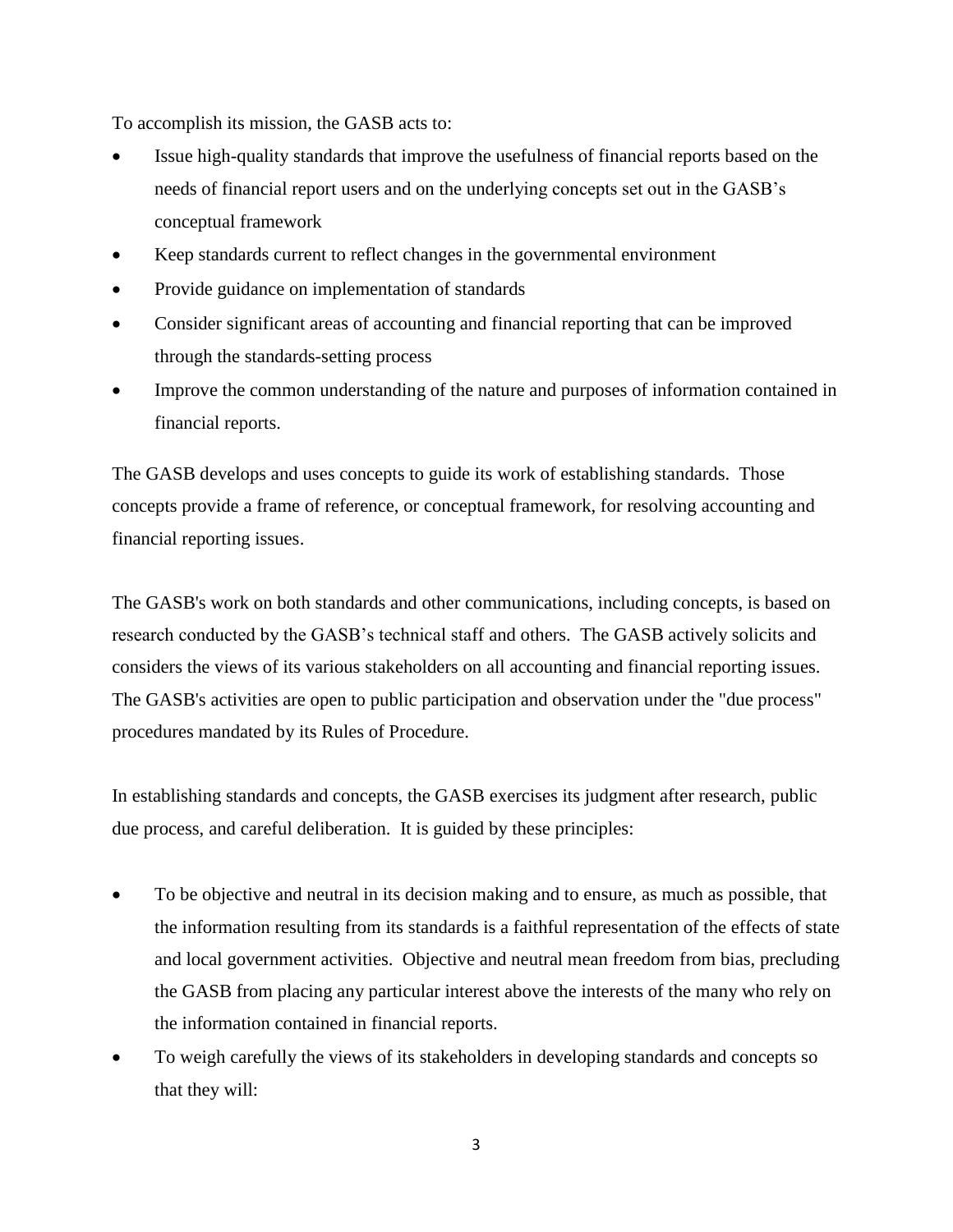- a. Meet the decision-making needs of the users of government financial reports, and
- b. Gain general acceptance among state and local government preparers and auditors of financial reports.
- To establish standards only when the expected benefits to be derived exceed the perceived costs. The GASB strives to determine that proposed standards (including disclosure requirements) fill a significant need and that the costs they impose, compared with possible alternatives, are justified when compared to the overall public benefit.
- To consider the applicability of its standards to the separately issued general purpose financial statements of governmentally owned special entities. The GASB is aware of the unique and distinguishing characteristics of the government environment, which may require different standards from those used by similar private-sector entities. However, it specifically evaluates similarities of special entities and of their activities and transactions in both the public and private sectors, and the need, in certain instances, for comparability with the private sector.
- To bring about needed changes in ways that balance the desire to minimize disruption of accounting and financial reporting processes with the need for information in financial reports to communicate effectively to users. The GASB establishes reasonable effective dates and transition provisions when new standards are introduced.
- To review the effects of past decisions and interpret, amend, or replace standards when appropriate.

The GASB also works to educate the public, including financial statement preparers, auditors, and users, about its standards and the information those standards require governments to present in their financial reports. In order to encourage broad public participation in the standardssetting process, GASB standards and other communications are issued only after completion of extensive and rigorous public due process.

#### **Board Members and Staff**

The GASB standards and other communications are established by a seven-member Board whose members are selected by the Trustees of the FAF. The Chairman serves on a full-time basis with the remaining six members devoting approximately one-third of their time to GASB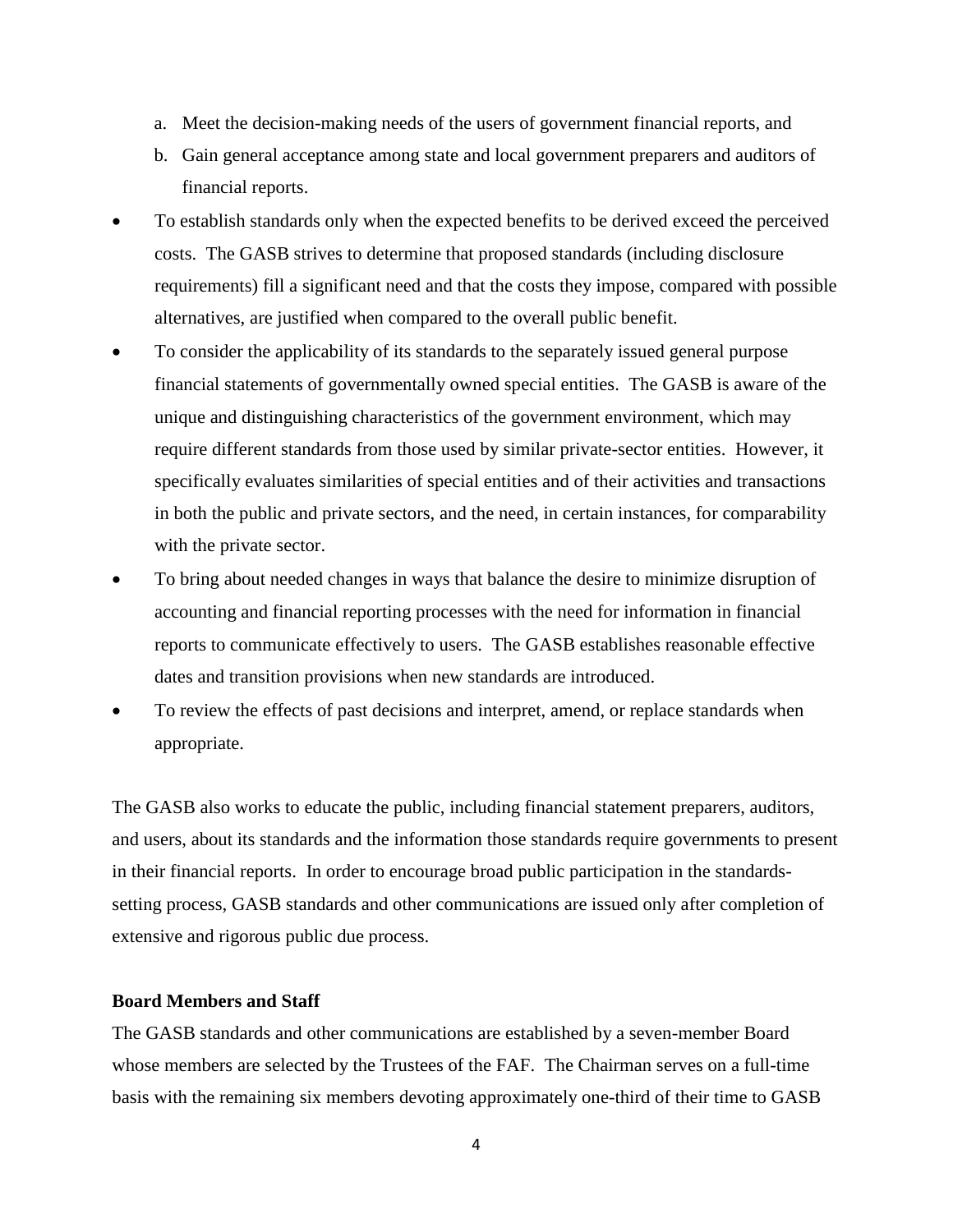activities. The Board holds face-to-face public meetings every six weeks. Those meetings generally are held over a three day period. Due to the part-time nature of the Board, the face-toface meetings are supplemented by half-day public teleconference meetings that are generally the third week after the face-to-face meeting.

In addition to me, the current Board membership is as follows: **William W. Fish** (term expires 2016) joined the GASB on February 1, 2012.

**Michael H. Granof** (term expires 2015) began serving as a member of the GASB on July 1, 2010.

**David E. Sundstrom** (term expires 2014) began serving as a member of the GASB on July 1, 2009.

**Jan I. Sylvis** (term expires 2017) began serving as a member of the GASB on July 1, 2007.

**Marcia L. Taylor** (term expires 2015) joined the GASB on July 1, 2005.

**James M. Williams** (term expires 2012) joined the GASB on July 1, 2002.

The Board members are supported by 17 technical and 4 administrative staff. The technical staff is drawn from the preparer, audit, and user communities from around the United States. As discussed below, the staff conducts basic research, and prepares papers and proposals that set forth issues to be deliberated by the Board members in public meetings.

#### **Why Different Standards for State and Local Governments?**

Accounting and financial reporting standards designed for the government environment are essential because governments are fundamentally different from for-profit businesses in several important ways. Their purpose is different, in that governments provide public services rather than seek to generate wealth for business owners, and the way they are financed is very different. For example, businesses receive revenues from a voluntary exchange of perceived equal values between a willing buyer and seller; whereas, governments obtain resources primarily from the required payment of taxes, and the specific taxes paid by an individual taxpayer often bear little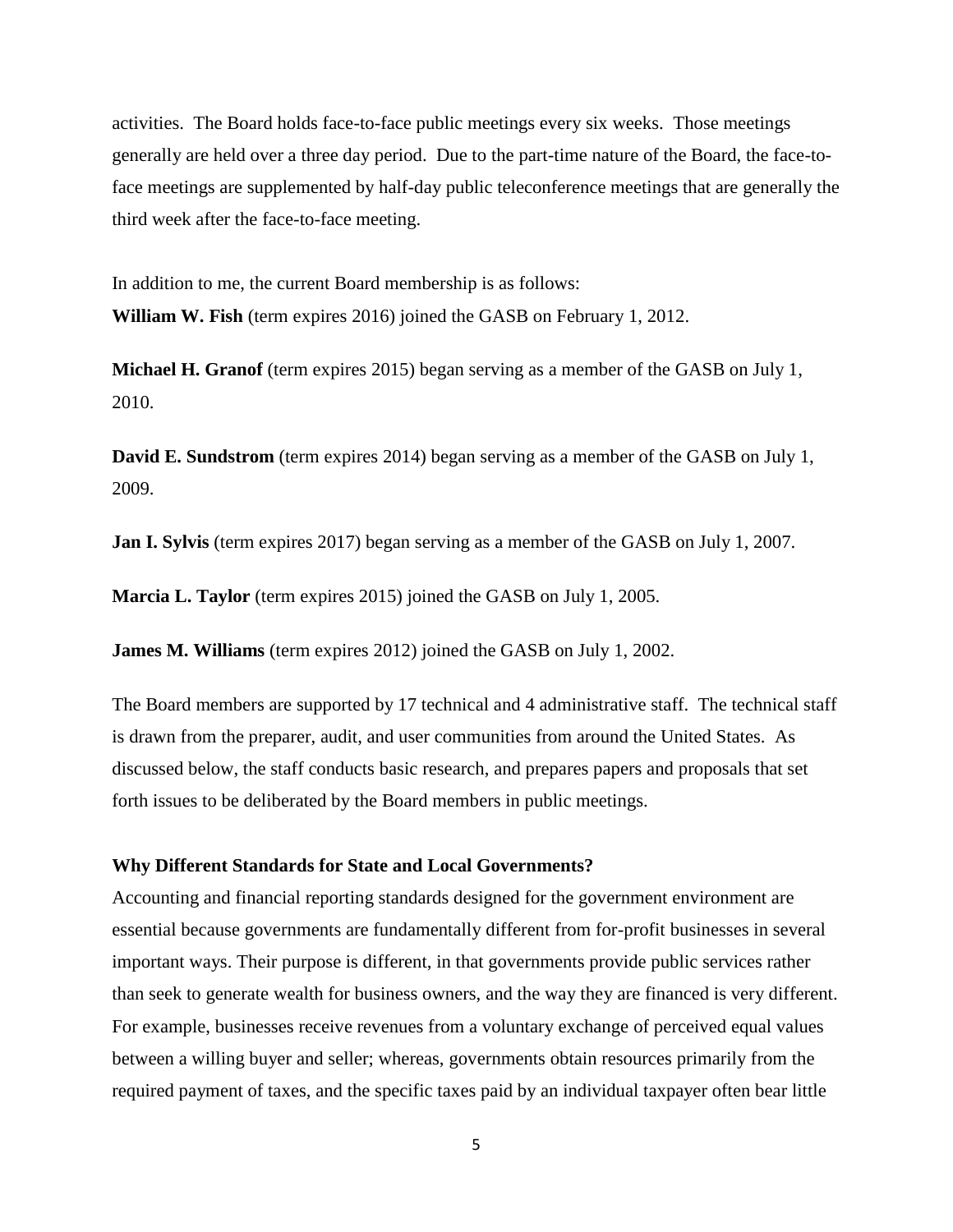direct relationship to the value of services received by that taxpayer. Furthermore, the information needs of the variety of users of government financial statements are different from the needs of the users of nongovernmental financial statements. For example, governmental accounting and financial reporting standards aim to address the need for information to help stakeholders assess how public resources are acquired and used, whether current resources were sufficient to meet current service costs or whether some costs were shifted to future taxpayers, and whether the government's financial position and its ability to provide services improved or deteriorated from the previous year.

#### **GASB Due Process**

The GASB's due process activities are described in its published Rules of Procedure. The GASB's stringent due process activities are designed to encourage broad public participation in the standards setting process. These activities promote timely, thorough, and open study of financial accounting and reporting issues by the preparers, auditors, and users of financial reports. For many of the issues it addresses, the GASB:

- Appoints an advisory task force of outside experts
- Studies existing literature on the subject (including pronouncements previously issued by the Federal Accounting Standards Advisory Board (FASAB), FASB, and the International Public Sector Accounting Standards Board and conducts or commissions additional research if necessary
- Publishes a discussion document for public comment setting forth the issues or concerns being addressed and possible solutions
- Broadly distributes an Exposure Draft of a proposed standard for public comment
- Conducts public hearings and user forums on its due process documents.

Significant steps in the process are announced publicly. The GASB's meetings are open for public observation and a public record is maintained. The GASB also is advised by the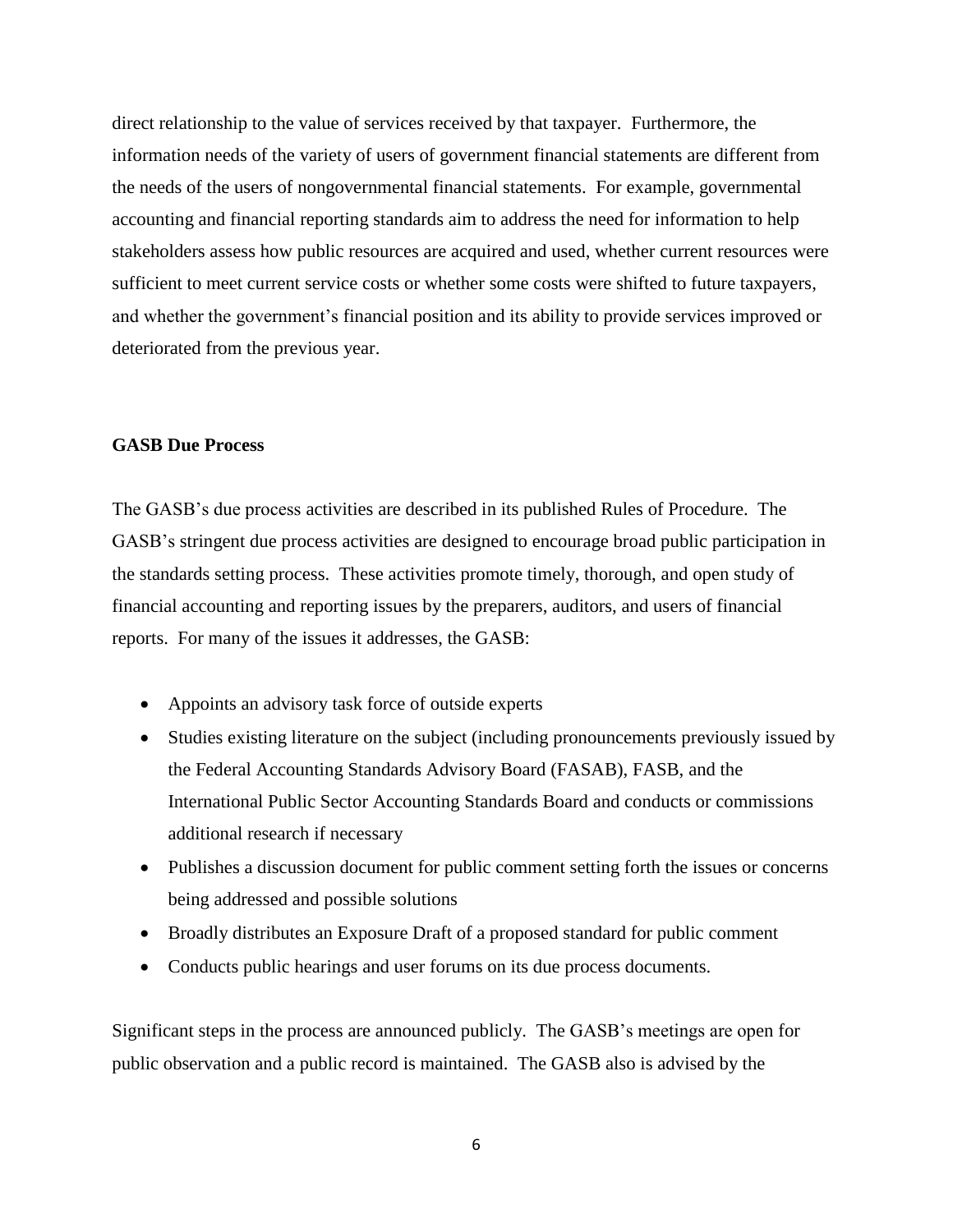Governmental Accounting Standards Advisory Council (GASAC), a 30-member group appointed by the FAF Trustees that represents a wide range of the GASB's stakeholders.

Transcripts of public hearings, letters of comment and position papers, research reports and other relevant materials on projects leading to issuance of pronouncements become part of the Board's public record and are available for inspection. To encourage public comment, discussion documents and Exposure Drafts are made available for download on the Internet. Single printed copies also are available without charge during the comment period to all who request them. Final pronouncements are distributed when published through GASB subscription plans or may be purchased separately.

#### **GASB Funding**

The Sarbanes-Oxley Act of 2002 provided an independent, stable source of funding for the FASB. An adequately funded independent private-sector standard setter also is essential for the state and local government environment and the municipal securities market. Although states essentially delegated their authority for prescribing accounting and financial reporting standards for state and local governments to the GASB (under the oversight of the FAF) in 1984, the GASB has been funded in a piecemeal, inadequate manner by voluntary contributions from states, local governments, the financial community, and through sales of FAF publications since its inception.

The recent financial and economic crisis has demonstrated the urgency to ensure full disclosure and transparency in the municipal securities market. The municipal securities market is a key component of our nation's capital markets. The Federal Reserve Board has estimated the size of the municipal securities market at \$3.7 trillion with over 50,000 issuers as of September 30, 2011. GASB has an essential role in this market by issuing high-quality, independently established governmental accounting standards that provide a foundation for financial reporting that investors can rely on to make informed investment decisions.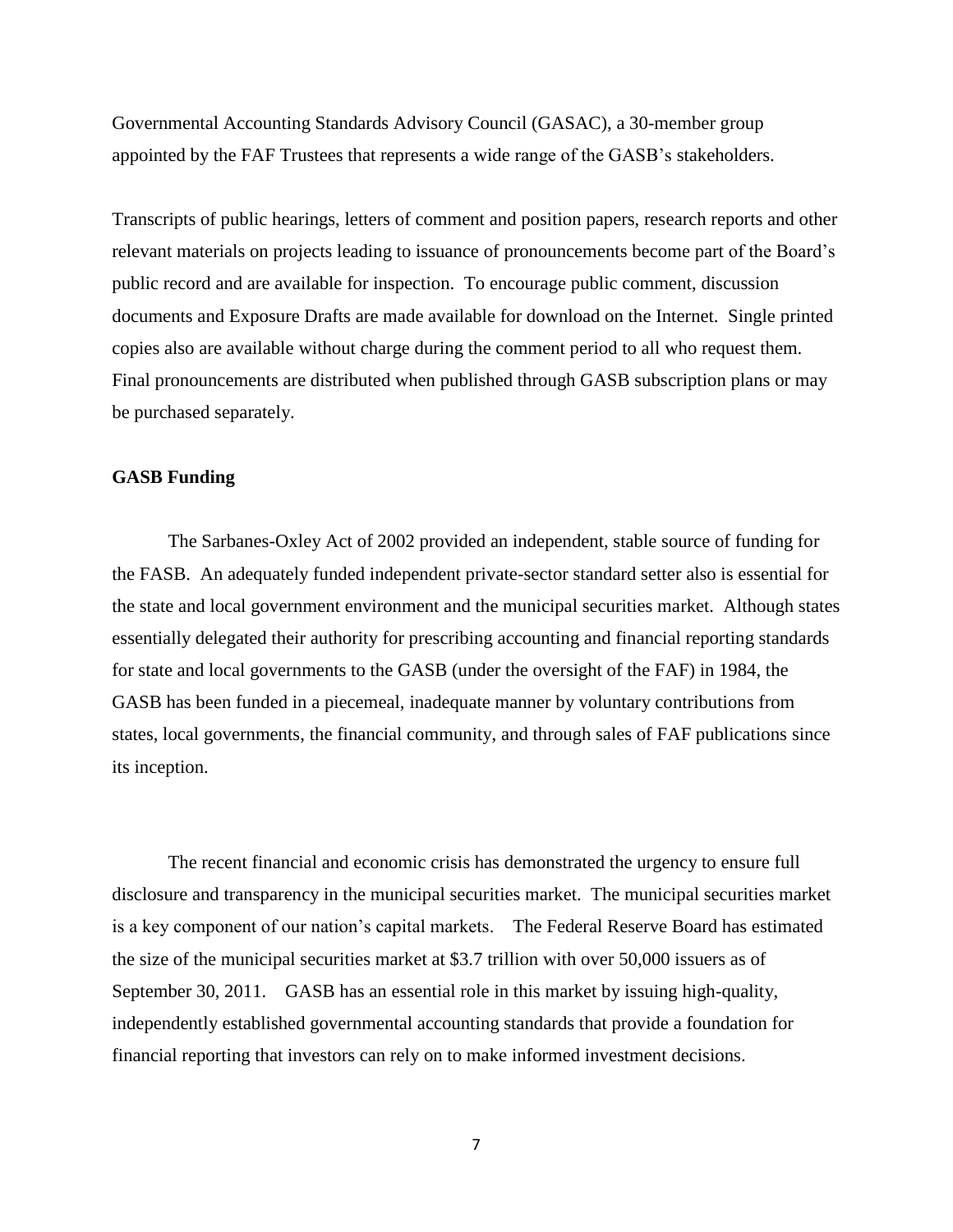The municipal securities market is largely a retail market. According to a June 2011 Federal Reserve Board statistical release, approximately 51% of the \$3.7 trillion municipal securities market is held by individual investors and an additional 22% is held by mutual funds. As such, these securities are not only critical to financing infrastructure and other government needs, they are important to American investors seeking safe state and local government investments.

On July 21, 2010, the Dodd-Frank Wall Street Reform and Consumer Protection Act (WSRA) became law. **§**978(a) of the WSRA empowers the U.S. Securities and Exchange Commission (Commission) to require a national securities association to establish a reasonable annual accounting support fee adequate to fund the annual budget of the GASB to ensure highquality state and local governmental accounting and financial reporting standards. As a result, the Commission directed the Financial Industry Regulatory Authority, Inc. (FINRA) to establish a reasonable accounting support fee and related rules and procedures to provide a sustainable funding mechanism to support the efforts of the GASB. On February 23, 2012, the Commission issued an order granting approval of FINRA's proposed rule change establishing a GASB Accounting Support fee.

Securing an independent funding source for the GASB is a tremendous milestone in the Board's history and represents the far-reaching recognition by the municipal capital markets of the importance of transparent financial information and the important role that GASB plays in fostering high-quality financial accounting and reporting. I am grateful to Congress for recognizing the need for this secure and independent funding source for the GASB.

#### **Current GASB Activities**

Accounting and financial reporting is in a state of continual improvement. At any one time, the GASB has four to six major projects on its current technical agenda and two to four more limited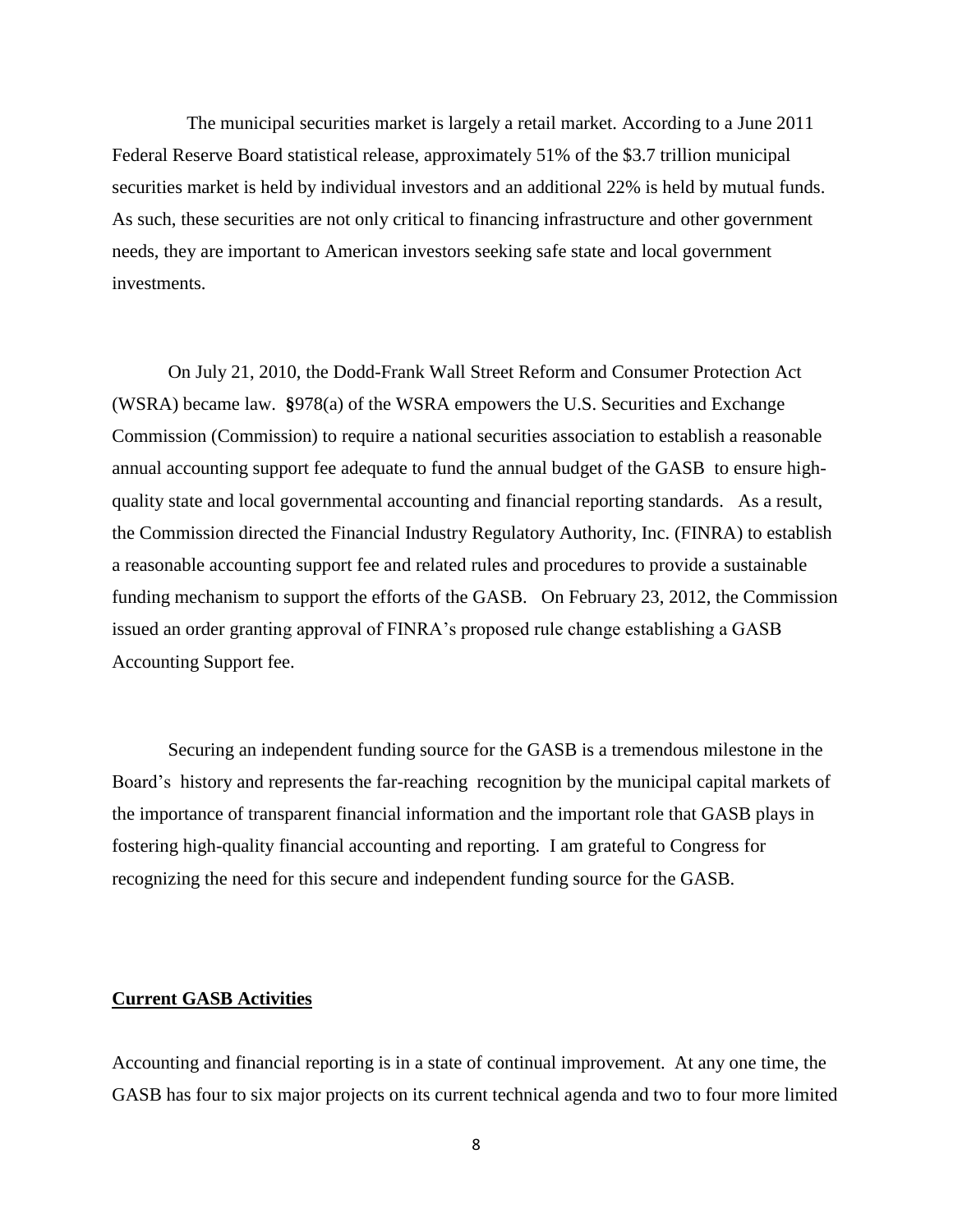scope projects that focus on practice issues. In addition, there are usually four to six projects where initial research is being conducted by the staff. During the past year, the GASB has focused its efforts on four major projects:

- Postemployment Benefits—pension accounting and financial reporting and reporting of other postemployment benefits, including retiree healthcare
- Economic condition reporting: financial projections
- Financial guarantees
- Government combinations

The following is a summary of activities to date associated with these four projects and major issues identified by the GASB in each of those projects.

### **Postemployment Benefits Project**

### **Pension Accounting and Financial Reporting**

The Board currently is considering improvements to existing standards of accounting and financial reporting for pension benefits by state and local governmental employers and by the trustees, administrators, or sponsors of pension plans. One objective of this project is to improve the transparency of financial reporting, in regard to the financial effects of employers' commitments and actions related to pension benefits. This objective would include improving the information provided to help financial report users assess the degree to which *interperiod equity* has been achieved. Another objective of this project is to improve the *usefulness* of information for decisions or judgments of relevance to the various users of the general-purpose external financial reports of governmental employers and pension plans.

This project follows a research project initiated by the Board in January 2006 to gather information regarding how effective the standards established for pension accounting and financial reporting—Statement No. 25, *Financial Reporting for Defined Benefit Pension Plans*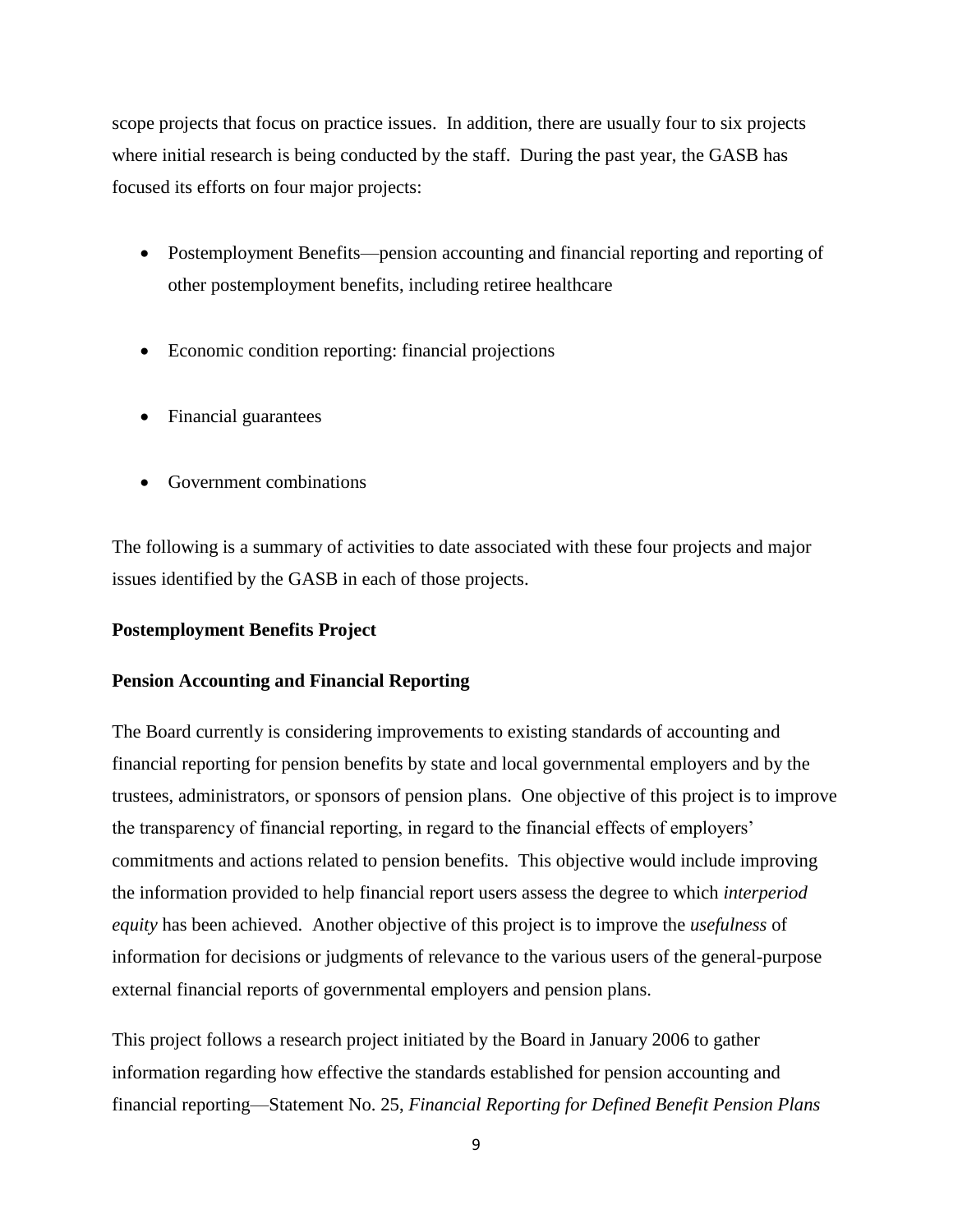*and Note Disclosures for Defined Contribution Plans,* and Statement No. 27, *Accounting for Pensions by State and Local Governmental Employers—*have been in providing decision-useful information. The research project was conducted, in part, as a result of the Board's commitment to periodically reexamine its standards. The research project provided an opportunity to review how state and local governments and pension plans applied the requirements of Statements 25 and 27 and how financial reporting reflected the transactions and events affecting pensions from the issuance of those standards in 1996. In 2008, the Board concluded that, based on the results of this research, additional improvements should be considered. The Board has drawn upon the work of various standards setters for the pension project, including the FASB and FASAB.

Since the project was added to the current technical agenda, the Board has issued the following due process documents to solicit constituent feedback:

- Invitation to Comment, *Pension Accounting and Financial Reporting—*which was issued in March 2009
- Preliminary Views, *Pension Accounting and Financial Reporting by Employers-*which was issued in June 2010
- Exposure Drafts, *Accounting and Financial Reporting for Pensions* and *Financial Reporting for Pension Plans—*which were issue in June 2011

The Board held multiple public hearings for each of the documents as part of its extensive due process. In addition, the Board conducted a field test with financial statement preparers in late 2011 to assist the Board in identifying the costs associated with the pension proposals and potential implementation issues. The Board also held three financial statement user forums in October 2011 to further identify and understand the perspectives of financial statement users regarding the anticipated benefits from the pension proposals.

The Board is currently in the process of again deliberating its tentative decisions based on the feedback to the proposals that were included in the employer Exposure Draft. The GASB proposed that generally a government (the employer) that provides pension benefits to its employees is responsible for the net pension liability and would report it in its financial statements.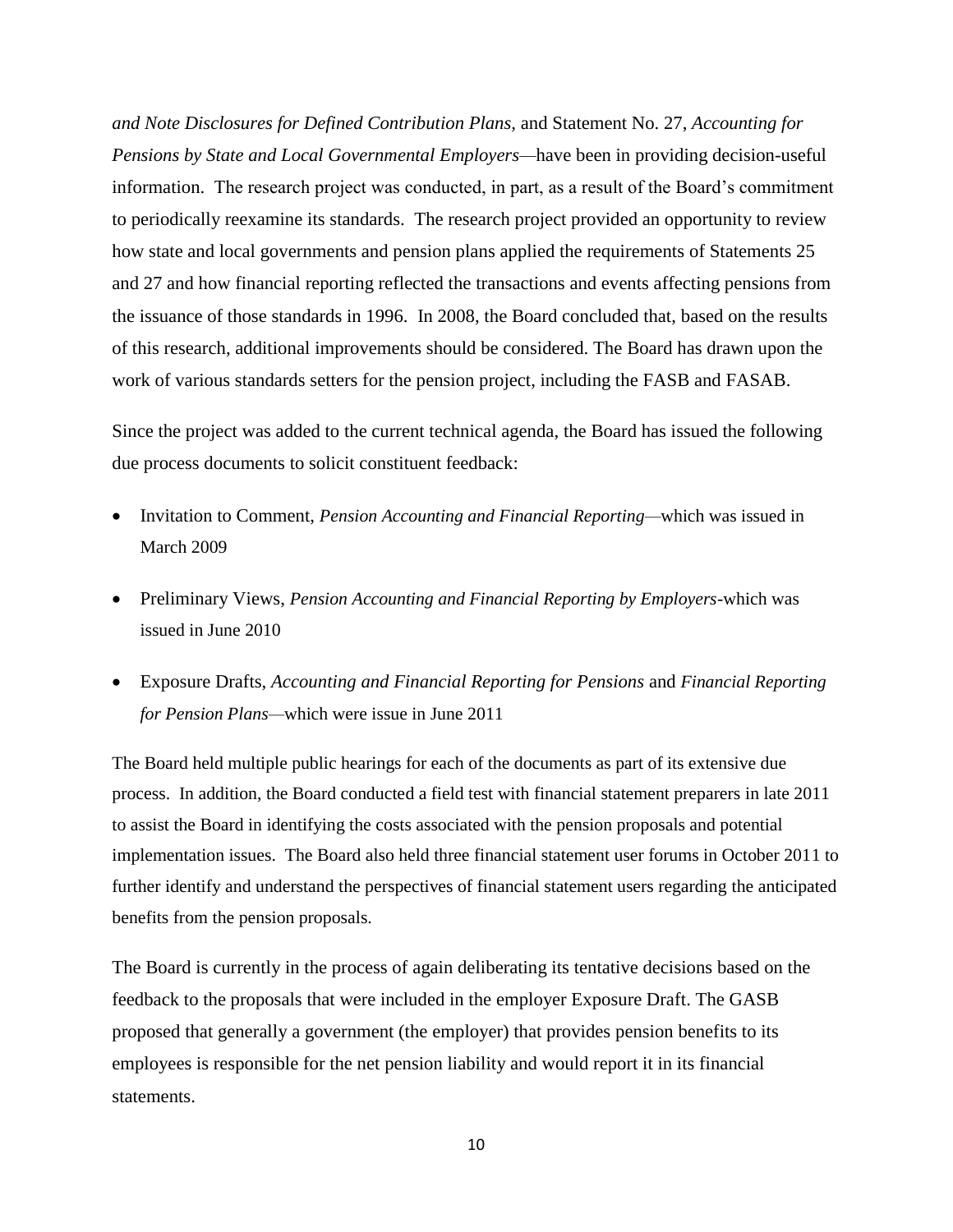A total pension liability is measured based on actuarially-calculated methods using assumptions that are consistent with the American Academy of Actuaries' Actuarial Standards of Practice, unless otherwise specified by the GASB. The total pension liability less amounts held in a qualifying pension trust, which generally are measured at fair value, equals the net pension liability. The measurement of the total pension liability is based on projecting future benefits payments, discounting those benefits to a present value, and attributing the present value of the projected benefits to appropriate service periods (past, present, and future).

Based on the career-long employer/employee relationship that is being measured, the GASB has proposed to continue the current practice of incorporating expectations of future employmentrelated events and cost-of-living increases into the projections of benefit payments.

As long as plan assets related to current employees, retirees, and their beneficiaries are projected to be sufficient to make the projected benefit payments for those individuals, governments would discount projected benefit payments using a long-term expected rate of return on plan investments. For some governments, however, there will be a point at which the plan assets are no longer projected to be available to be invested long term and, therefore, would not be sufficient for paying benefits to current employees, retirees, and their beneficiaries. The GASB believes that from point forward, the projected benefit payments take on attributes that are similar to other forms of debt. In this circumstance, governments would incorporate into the calculation of the discount rate a tax-exempt, high-quality municipal bond index rate to reflect that future benefit payments are not expected to be made from earnings on long-term investments.

The GASB also has proposed that all governments use a single actuarial cost method for attributing the present value of projected benefits to past, present, and future periods that is known as entry age, and to apply that method as a level percentage of payroll.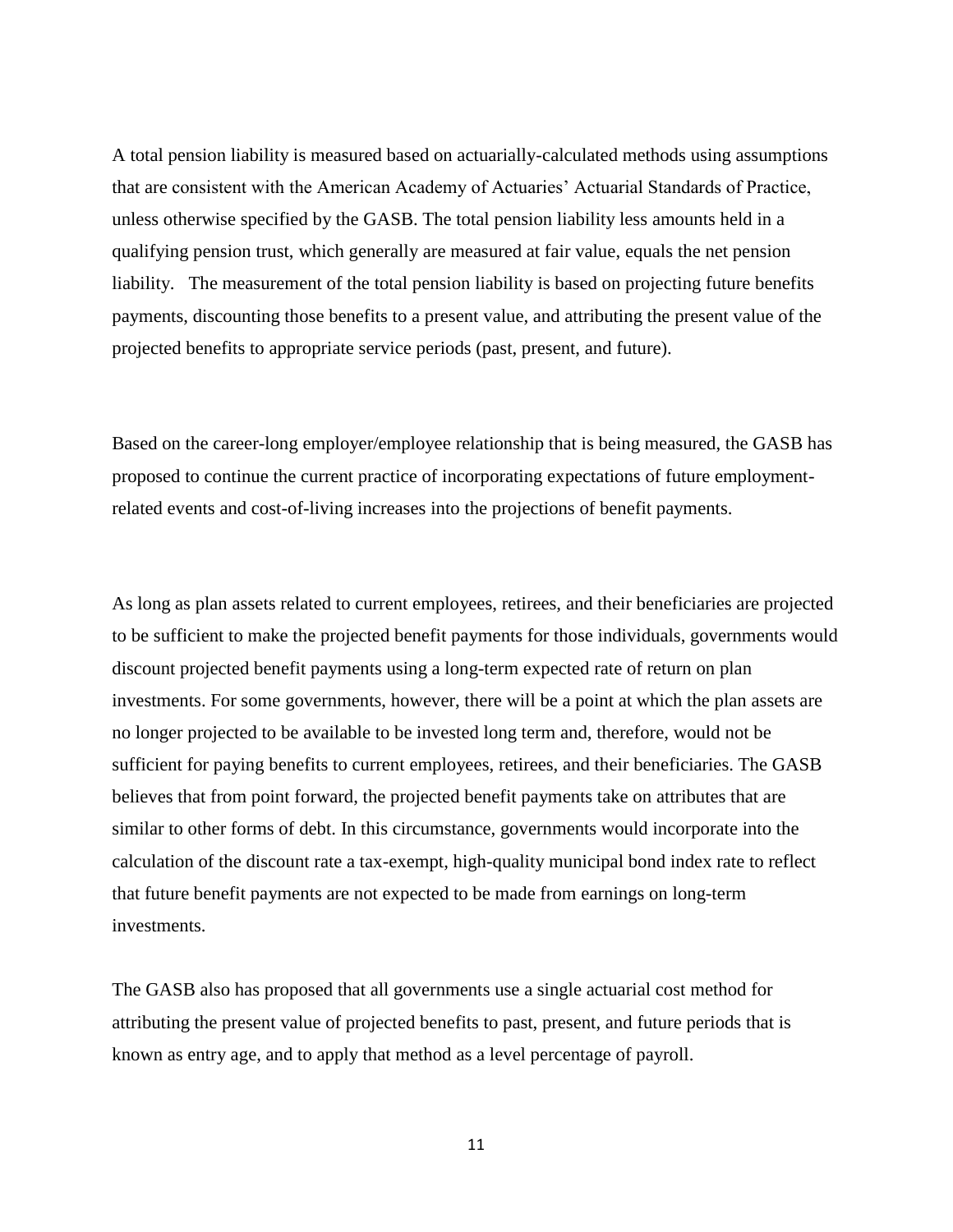The effects of changes in the net pension liability resulting from service cost, interest cost, benefit changes, and projected earnings on plan investments should be recognized in pension expense in the period of the change. Changes in the net pension liability due to differences between expected and actual experience with regard to economic or demographic factors, and the effects of changes of assumptions about future economic and demographic factors for all employees and retirees, should be recognized in pension expense over the average expected remaining service lives of all employees and retirees using a systematic and rational, closedperiod method. Differences between projected and actual plan investment earnings should be recognized in pension expense over a closed five-year period, in a systematic and rational manner.

The Board is expected to complete its deliberations on the proposed pension standards in the summer. New pension Statements would then be issued assuming that no significant changes are made to the prior proposals (which would result in the reexposure of new proposals).

#### **Other Postemployment Benefits**

In addition to the pension accounting and financial reporting project, the Board also has a companion project that addresses other postemployment benefits (OPEB), including retiree healthcare benefits. Since the issuance of the OPEB recognition standards in 2004, state and local governments, for the first time, have been required to disclose the extent of their retiree healthcare obligations in the notes to their financial statements. This new project will reexamine the measurement and recognition provisions related to those OPEB obligations. Deliberations on this project are scheduled to restart in July 2012.

#### **Economic Condition Reporting: Financial Projections**

The objective of this project is to consider what guidance, if any, should be provided for additional information about a government's economic condition. The project examines the usefulness of indicators of economic condition and its related components. This project also includes consideration of the information financial statement users identified as necessary to assess the risks associated with a government's intergovernmental financial dependencies.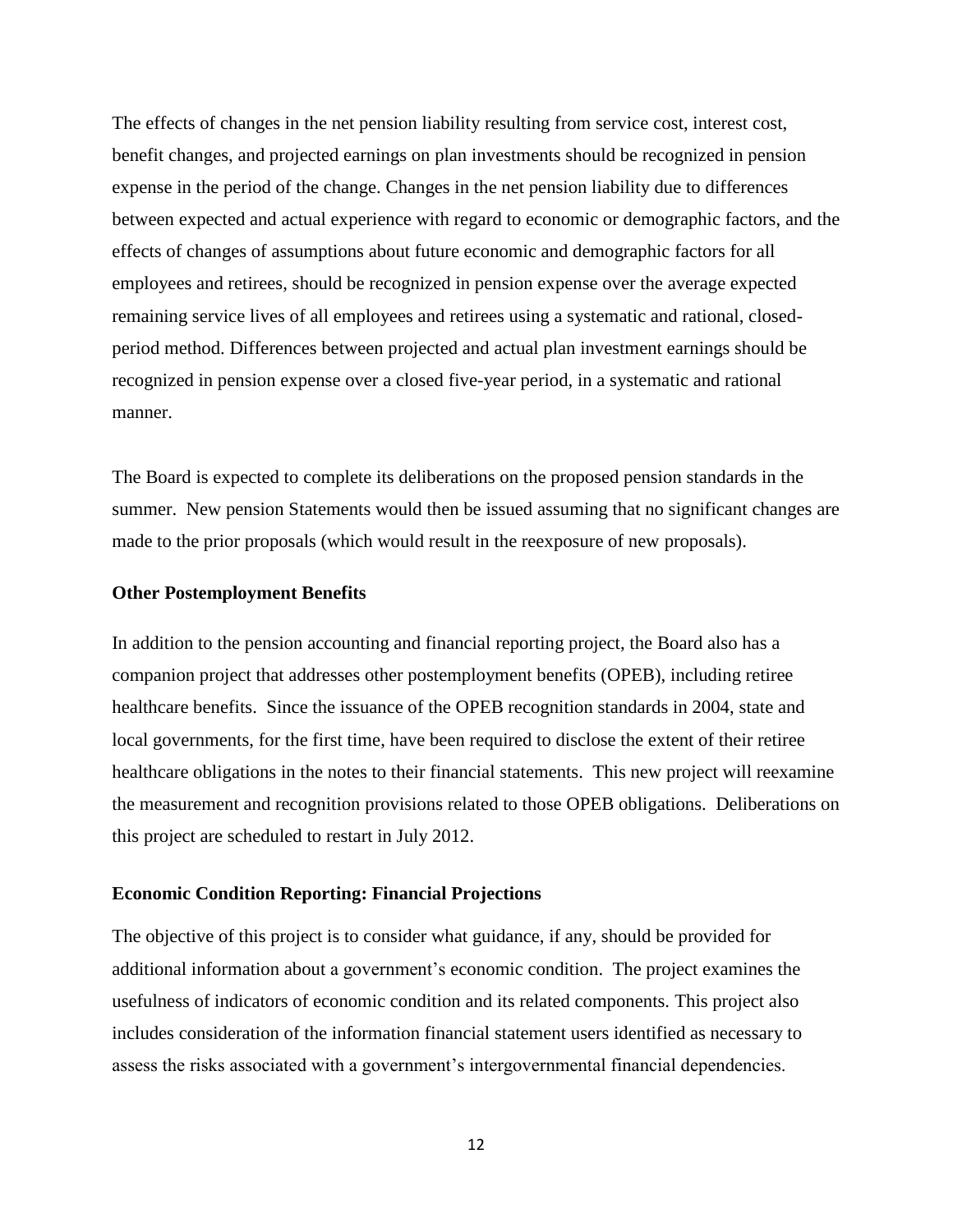The GASB's research indicates that users of financial reports are interested in understanding a governmental entity's *past* economic condition—and thus how the governmental entity arrived at its current status—with an eye toward assessing a governmental entity's *future* financial viability or fiscal sustainability. In other words, based on existing information, users seek to assess a governmental entity's *ongoing* ability to raise revenue, to deliver services, to issue debt, and to meet its obligations and commitments as they become due—the capacity to *sustain* or improve its financial status. Fiscal sustainability is the forward-looking aspect of economic condition. The GASB has tentatively defined fiscal sustainability as a government's ability and willingness to generate inflows of resources necessary to honor current service commitments and to meet financial obligations as they come due, without transferring financial obligations to future periods that do not result in commensurate benefits.

The current technical agenda project was begun in 2010 and in October 2011, the Board issued its Preliminary Views, *Economic Condition Reporting: Financial Projections*. The Preliminary Views presents the Board's current tentative views on what it believes are the most fundamental issues associated with the reporting of financial projections and related narrative discussions that will assist users in assessing a governmental entity's economic condition. The Board's intent is to obtain comments from constituents before developing more detailed proposals for potential new standards.

The Board's preliminary view is that projections of the following information for each of the next five years are necessary to assist users in assessing a governmental entity's fiscal sustainability:

- Cash inflows and cash outflows, with explanations of the known causes of fluctuations in cash inflows or cash outflows
- Financial obligations, including bonds, pensions, other postemployment benefits, and long-term contracts, with explanations of the known causes of fluctuations
- Annual debt service payments (principal and interest)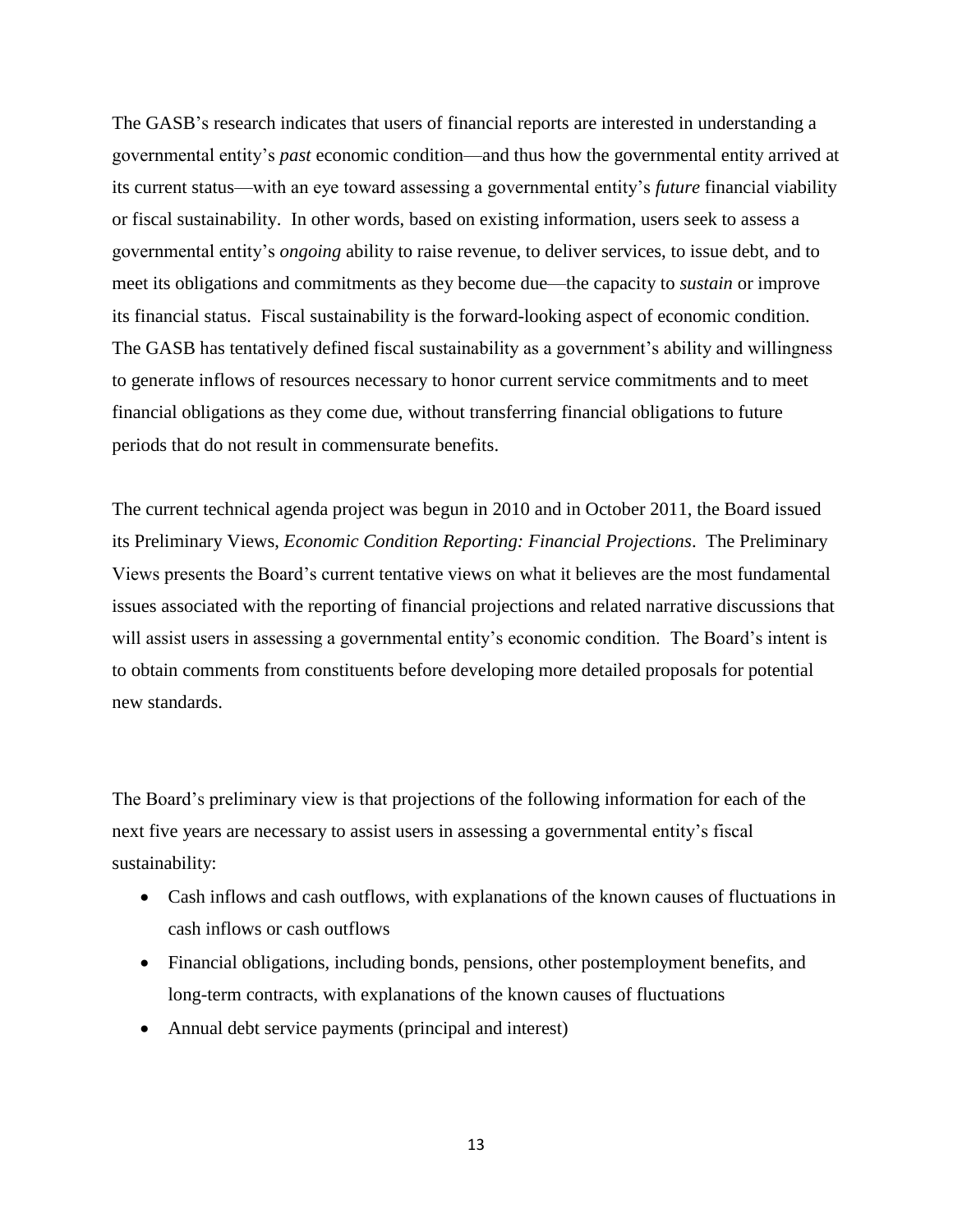A narrative discussion of a government's major dependencies on other governments to provide its services also would be included.

Similar to guidance that is currently effective for the federal government based on standards established by the FASAB, financial projections would be (1) based on current policy, (2) informed by historical information, and (3) adjusted for known events and conditions that affect the projection periods. Assumptions employed in making projections would be (1) consistent with each other and with the information used as the basis for the assumptions and (2) comprehensive by considering significant trends, events, and conditions. Disclosure of key assumptions would be required.

It is important to note that projections based on current policy do not represent a forecast or a prediction of the most likely outcome. Financial projections may be based upon assumptions regarding changes in social, economic, and demographic events and conditions that are inherently subject to uncertainties. Therefore, a cautionary notice would precede the displayed financial projections and related narrative discussions advising readers that actual results may vary from the financial projections reported.

The Board plans to hold public hearings on these preliminary views in late March and April before again beginning deliberations based on constituent feedback later this spring.

#### **Financial Guarantees**

The objective of the financial guarantees project is to establish additional guidance regarding the recognition and disclosure of financial guarantees made and received by state and local governments.

The GASB staff's research indicates that financial guarantees are primarily associated with commitments related to debt issued by other governmental units, not-for-profits, and in certain cases for-profit organizations. The guarantees, however, may take other forms, including statutory commitments. The current economic environment has resulted in a level of financial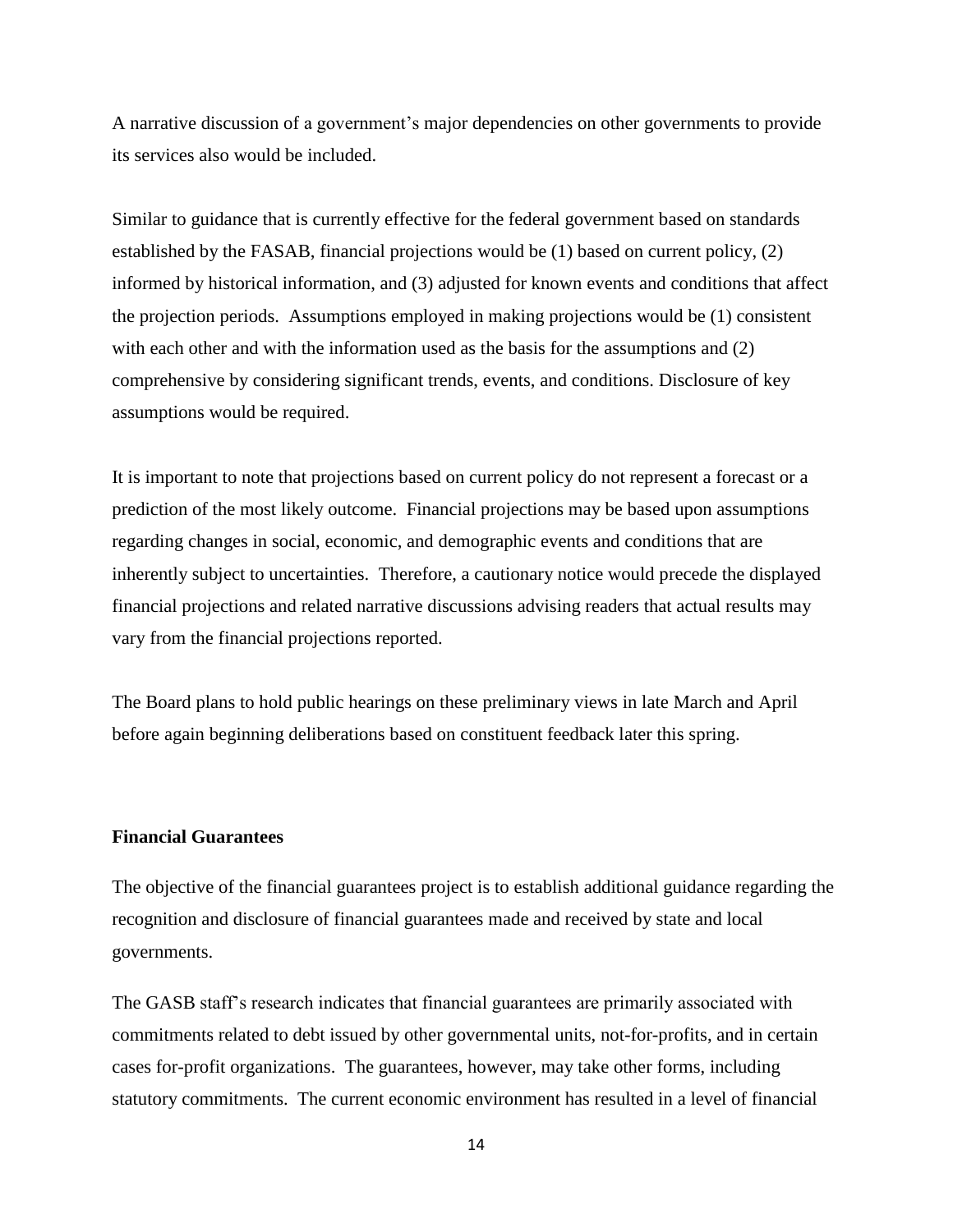stress that has touched most organizations, resulting in financial guarantees that have been made or received in the past that are now coming to light. Currently, generic and specific accounting and financial reporting guidance for these transactions derives from multiple sources, to the extent it exists. There is no single, comprehensive source of guidance for these guarantee transactions. Due to the heightened importance of these guarantees and the potential for them to result in claims, the Board believes that it is important to establish clear recognition and disclosure requirements.

Since the project was added to the current technical agenda in April 2011 the Board has reached several tentative conclusions that it plans to expose for public comment later this year. These tentative conclusions include proposals related to measurement and recognition standards.

For guarantees extended for which qualitative factors indicate that it is more likely than not an indemnification payment will be made, the amount of the liability should be measured using a cost accumulation approach. An Exposure Draft is scheduled to be issued in June 2012 for public comment.

#### **Government Combinations and Disposals of Government Operations**

The primary objective of the current government combinations project is to consider the financial reporting requirements for government combinations that are accomplished through annexation, consolidation, acquisition, shared service arrangements, or by other means. This project includes the analysis of government combinations that have taken place in both the general governmental area (for example, city/county consolidations and consolidated school districts) and the business-type activities area (for example, healthcare organizations). In addition, the project addresses certain devolution (spin-off) issues; for example, accounting for a library district that was formerly a department in a primary government.

Until now, governments have accounted for mergers, acquisitions, and other combinations by analogizing to accounting and financial reporting guidance intended for the business environment, generally APB Opinion No. 16, *Business Combinations*. This proposed Statement would provide accounting and financial reporting guidance for combinations that would be specifically relevant to the governmental environment. This proposed Statement also would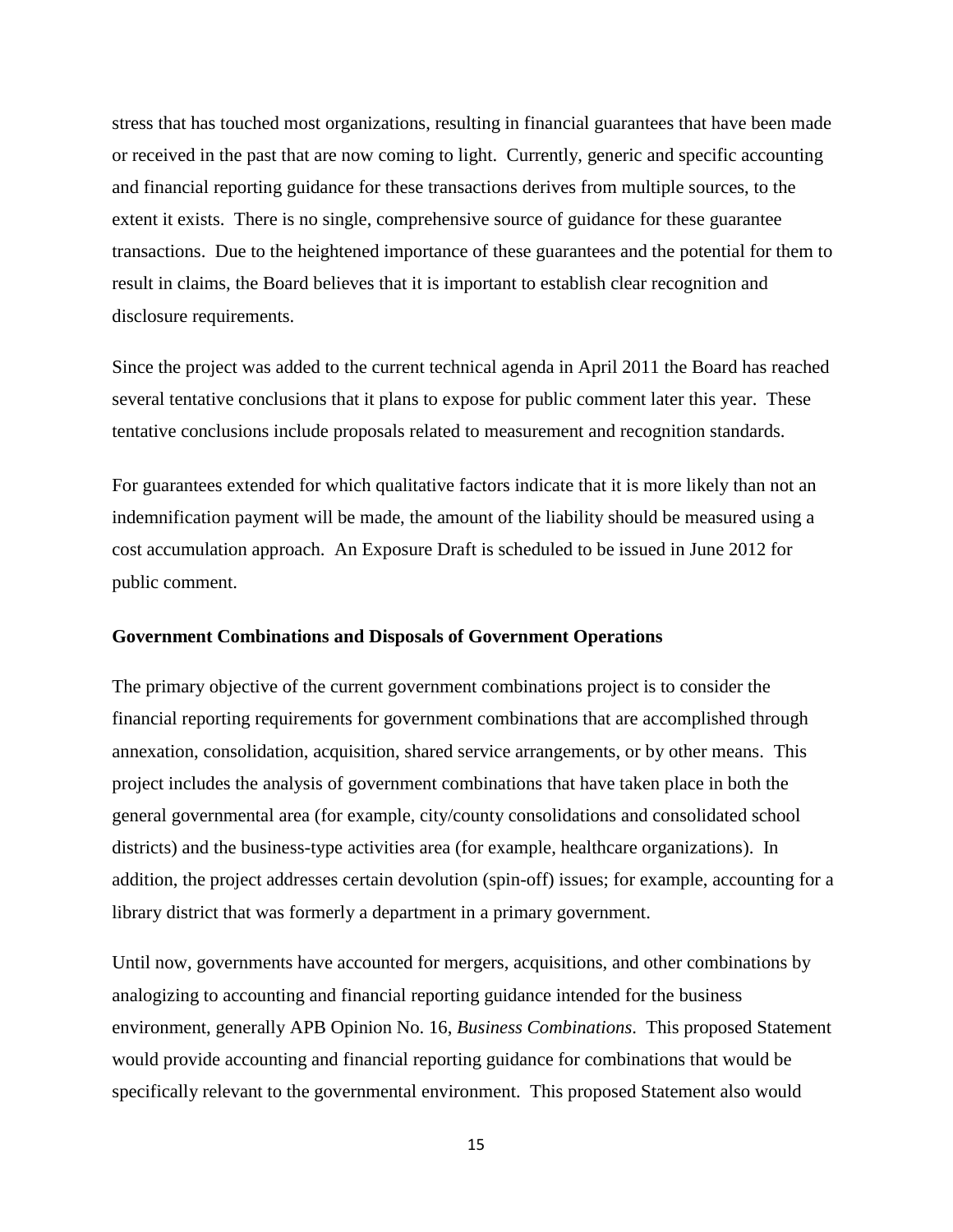improve the decision usefulness of financial reporting by requiring that relevant disclosures be made by governments about combination arrangements in which they engage and for disposals of government operations.

The project was added to the current technical agenda in December 2010. Since that date, the Board has reached tentative conclusions that were exposed for public comment earlier this month. These tentative conclusions include:

- Government combinations are identified by whether governments and other entities or their operations are transferred to (a merger or transfer of government operations) or purchased (an acquisition) by a government and the services associated with an entity or operation will continue after a government combination has occurred.
- Carrying values would be used to measure the assets and liabilities in a government merger or transfer of government operations. Measurements of assets acquired and liabilities assumed in an acquisition generally are to be based upon their acquisition values.

#### Other Projects

In addition to these four major projects that were addressed herein, the Board has other projects on its current technical agenda and projects on its research agenda. A list of all GASB projects, along with a projected due process timetable is presented in Attachment A. Additional information on all GASB projects can be found at the GASB's website, [www.gasb.org.](http://www.gasb.org/)

#### **Conclusion**

In conclusion, the GASB has made significant progress over the past 27 years, but there is still much left to do. With continued oversight by the FAF, a robust public due process that encourages and values broad participation from all GASB constituents, and dedicated Board members and staff, the GASB is up to the challenges that lie ahead.

Thank you again Mr. Chairman for the opportunity to appear before the Subcommittee.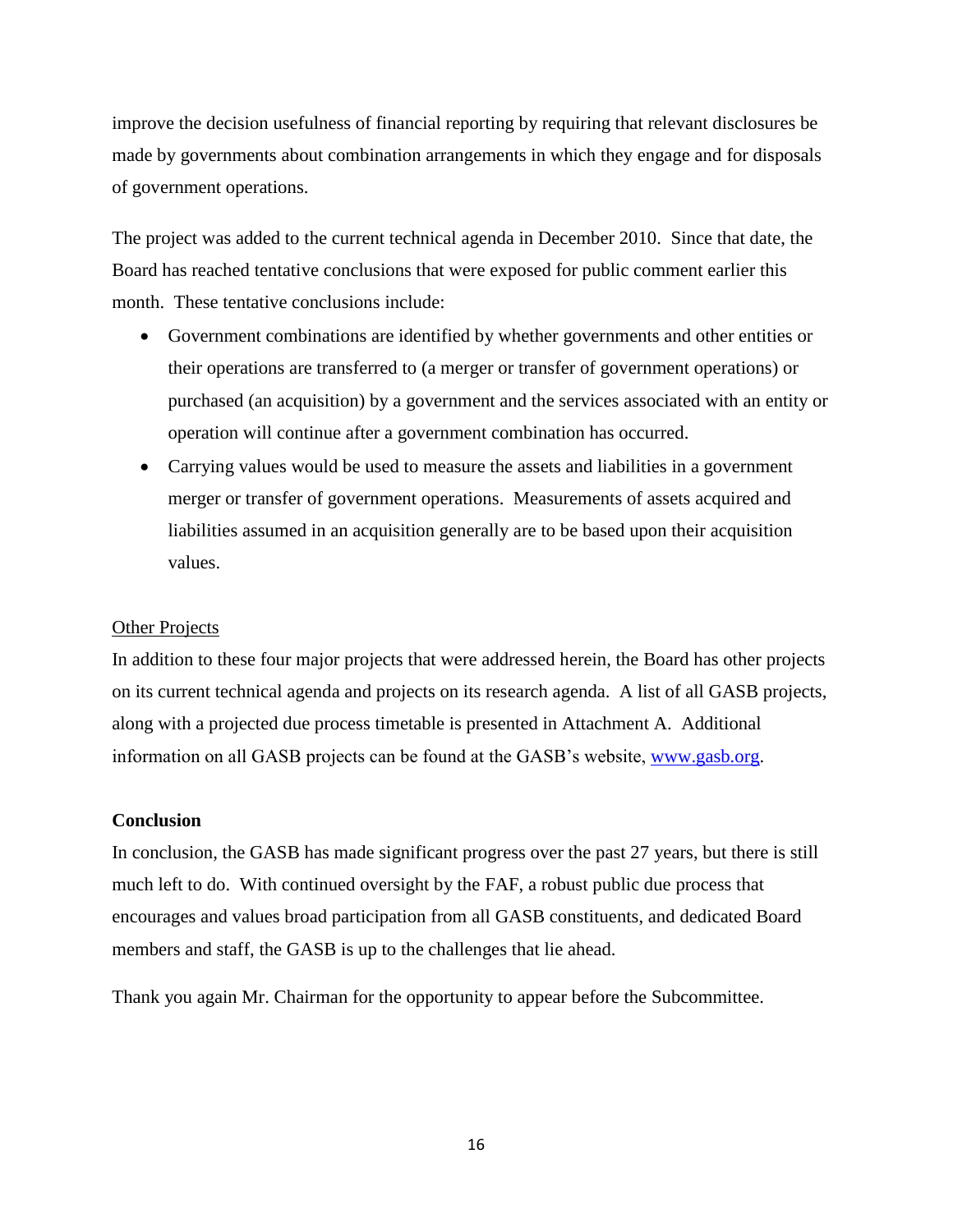## **Attachment A**

## **GASB Current Technical Agenda: Overview (As of 3/15/12)**

| <b>Issued</b> |           | <b>To Be Issued</b> |           |       |
|---------------|-----------|---------------------|-----------|-------|
| <b>ITC/PV</b> | <b>ED</b> | <b>DPD/PV</b>       | <b>ED</b> | Final |
|               |           |                     |           |       |
| 6/11          |           |                     | 4Q12      | 2Q13  |
| 11/11         |           |                     | 4Q12      | 3Q13  |
|               |           |                     | 1Q13      | 4Q13  |
|               |           |                     | 2Q12      | 1Q13  |
|               | 3/12      |                     |           | 4Q12  |
|               |           |                     | 3Q13      | 2Q14  |
| 3/09<br>6/10  | 6/11      |                     |           | 2Q12  |
|               |           |                     |           |       |